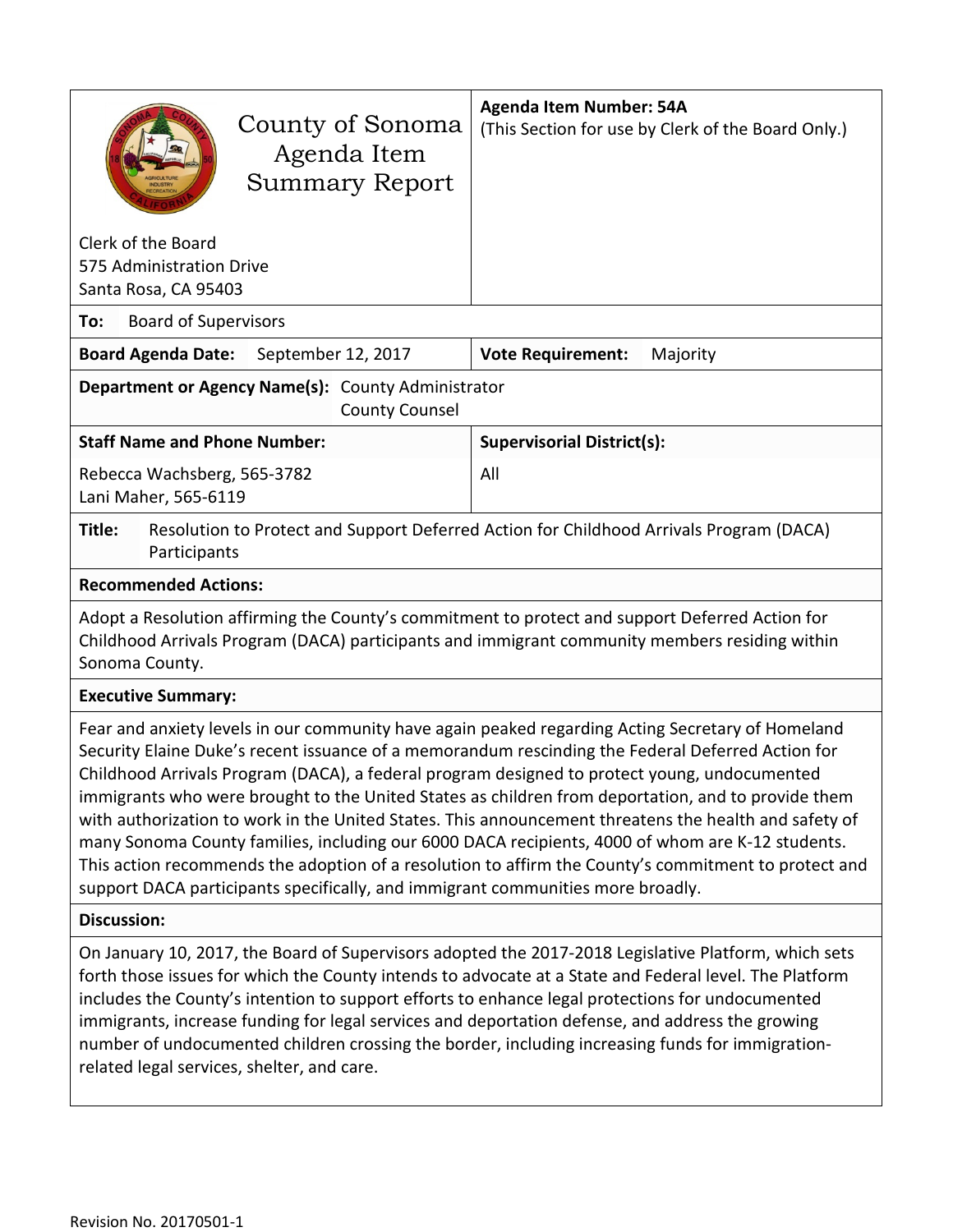In 2012, then-acting Secretary of Homeland Security, Janet Napolitano, issued a memorandum that established the Deferred Action for Childhood Arrivals Program (DACA). DACA is a federal program designed to protect young, undocumented immigrants who were brought to the United States as children from deportation, and to provide them with authorization to work in the United States. The program issues employment authorization to eligible applicants, subject to termination or renewal every two years. To be eligible for DACA, an individual must have been brought to this country as a child, must demonstrate lawful conduct, and must have continued to pursue an education. DACA participants are a vital component of our County's, our State's, and our Nation's current and future economic, cultural, and intellectual success. There are currently over 800,000 DACA participants, approximately 6,000 of whom reside in Sonoma County.

On September 5, 2017, the Acting Secretary of Homeland Security, Elaine Duke, issued a memorandum rescinding DACA and devising a plan to phase the program out over the next six months. The Department of Homeland Security (DHS) is no longer accepting new DACA applications and, with the exception of current DACA participants whose benefits will expire by March 5, 2018, and who apply for renewal under the program by October 5, 2017, DHS has pledged to reject all renewal requests. Because DACA participants are subject to strict identification and documentation requirements, the program's rescission leaves them especially vulnerable to deportation. This announcement will directly affect DACA participants residing across Sonoma County, as well as their families, employers, educators, classmates, and friends. Rescission of the DACA program is just one of several recent actions taken by the Trump Administration that incite fear and uncertainty among many communities in Sonoma County, throughout our State, and across the Nation.

The County of Sonoma is home to persons of diverse racial, ethnic and national backgrounds, and immigrant rights are of great importance to the County. The Board's dedication to this priority is evidenced by the creation of the Sonoma County Immigration Initiative, including the establishment of and support to the Secure Families Fund and the Unaccompanied Child Deportation Defense Program, which provide much-needed immigration legal services to the County's immigrant communities.

In keeping with the County's historical support of all of its residents regardless of immigration status, the proposed action memorializes the Board's commitment to protect the rights, safety, and dignity of immigrant communities by:

- Continuing to provide essential services and support to all DACA-eligible County residents;
- Funding the Secure Families Fund and continuing to provide legal services through the Unaccompanied Child Deportation Defense Program;
- Supporting state and local efforts to provide protection for DACA participants and immigrant communities more generally throughout Sonoma County, the State of California, and the Nation as a whole; and
- Urging and supporting our federal representatives to develop and pass comprehensive immigration reform legislation to protect Sonoma County residents from uncertainty based on immigration status.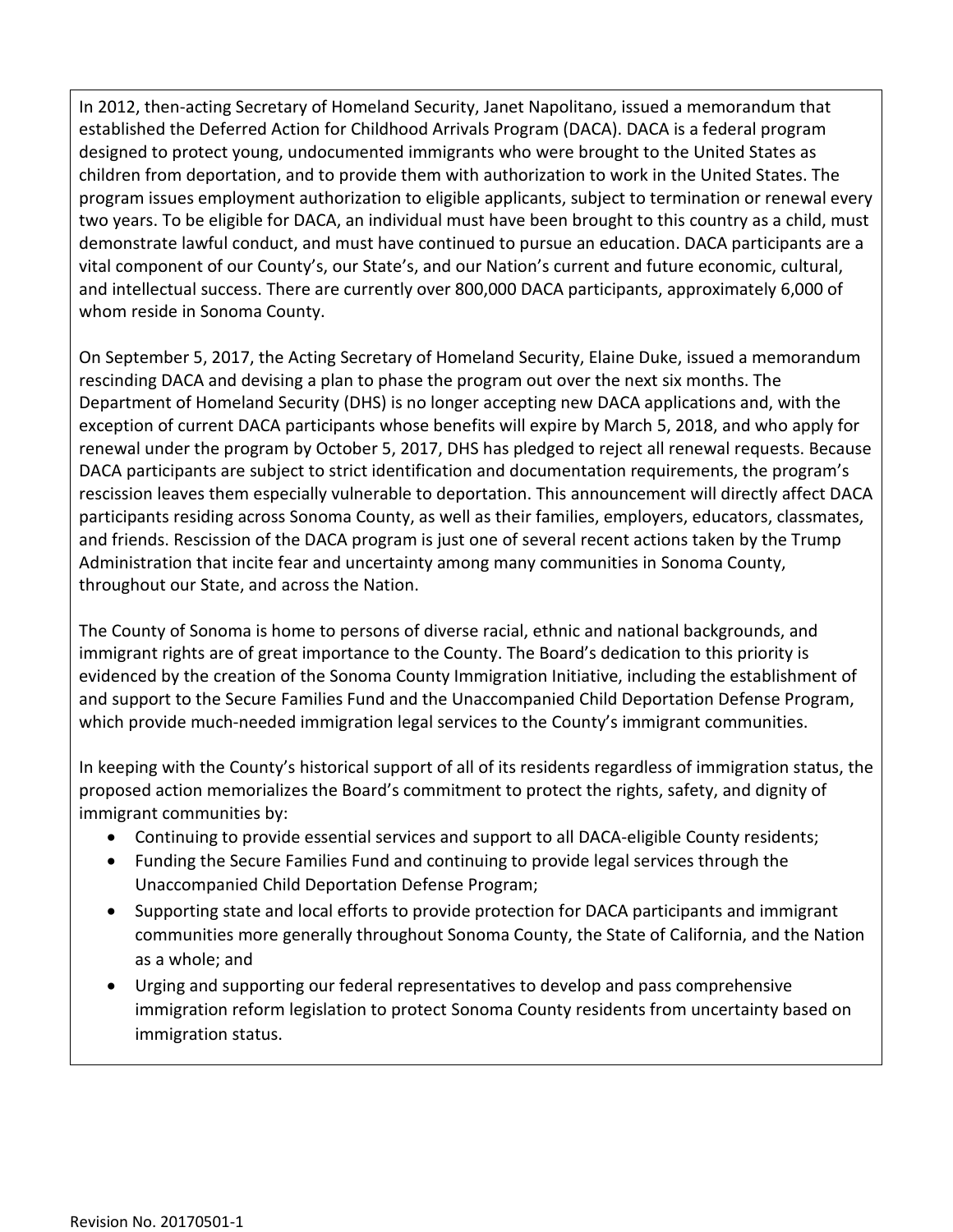## **Prior Board Actions:**

August 22, 2017: The Board Authorized the County Counsel to execute a Fund Agreement and serve on an Advisory Committee with the Community Foundation Sonoma County to create the Sonoma County Secure Families Fund, dedicated to providing low- and no-cost immigration legal services and education. June 16, 2017: The Board Approved a \$100,000 donation per year for 3 years to the Sonoma County Secure Families Fund from the Graton Mitigation Fund.

February 21, 2017: The Board authorized a letter of support for Senate Bill 54 (De León), directed staff to conduct legislative advocacy for SB 54 in accordance with the County's Legislative Program; authorized the extension of the Unaccompanied Child Deportation Defense Program; and approved the Sonoma County Immigration Initiative proposal and timeline.

February 7, 2017: The Board adopted a Resolution affirming the County's commitment to protecting the rights, safety, and dignity of all residents regardless of immigration status.

January 10, 2017: The Board adopted the 2017-2018 State and Federal Legislative Platform, which authorizes legislative advocacy efforts.

September 23, 2014: The Board established the County Counsel's Unaccompanied Child Deportation Defense Program.

**Strategic Plan Alignment** Goal 1: Safe, Healthy, and Caring Community

The County's initiatives, including increasing legal services and supporting immigration reform seeks to protect the safety and wellbeing of our immigrant community members by ensuring they have access to essential services.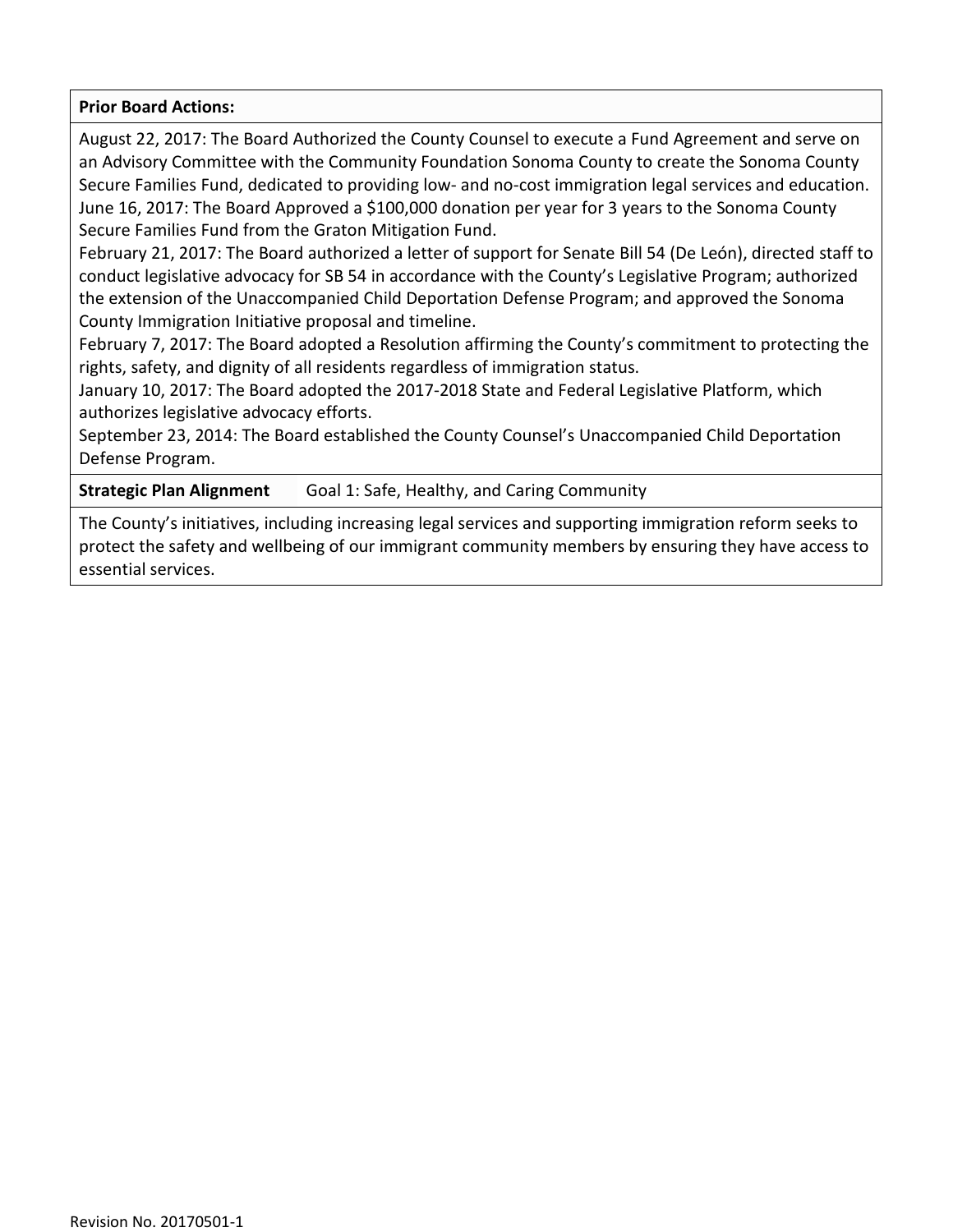| <b>Fiscal Summary</b>                                             |                                                 |                              |                              |  |  |  |  |
|-------------------------------------------------------------------|-------------------------------------------------|------------------------------|------------------------------|--|--|--|--|
| <b>Expenditures</b>                                               | FY 17-18<br><b>Adopted</b>                      | FY 18-19<br>Projected        | FY 19-20<br>Projected        |  |  |  |  |
| <b>Budgeted Expenses</b>                                          |                                                 |                              |                              |  |  |  |  |
| <b>Additional Appropriation Requested</b>                         |                                                 |                              |                              |  |  |  |  |
| <b>Total Expenditures</b>                                         |                                                 |                              |                              |  |  |  |  |
| <b>Funding Sources</b>                                            |                                                 |                              |                              |  |  |  |  |
| General Fund/WA GF                                                |                                                 |                              |                              |  |  |  |  |
| State/Federal                                                     |                                                 |                              |                              |  |  |  |  |
| Fees/Other                                                        |                                                 |                              |                              |  |  |  |  |
| Use of Fund Balance                                               |                                                 |                              |                              |  |  |  |  |
| Contingencies                                                     |                                                 |                              |                              |  |  |  |  |
| <b>Total Sources</b>                                              |                                                 |                              |                              |  |  |  |  |
| <b>Narrative Explanation of Fiscal Impacts:</b>                   |                                                 |                              |                              |  |  |  |  |
|                                                                   |                                                 |                              |                              |  |  |  |  |
| <b>Staffing Impacts</b>                                           |                                                 |                              |                              |  |  |  |  |
| <b>Position Title</b><br>(Payroll Classification)                 | <b>Monthly Salary</b><br>Range<br>$(A - IStep)$ | <b>Additions</b><br>(Number) | <b>Deletions</b><br>(Number) |  |  |  |  |
|                                                                   |                                                 |                              |                              |  |  |  |  |
| <b>Narrative Explanation of Staffing Impacts (If Required):</b>   |                                                 |                              |                              |  |  |  |  |
| <b>Attachments:</b>                                               |                                                 |                              |                              |  |  |  |  |
| Attachment A: Resolution to Protect and Support DACA Participants |                                                 |                              |                              |  |  |  |  |
| Related Items "On File" with the Clerk of the Board:              |                                                 |                              |                              |  |  |  |  |
|                                                                   |                                                 |                              |                              |  |  |  |  |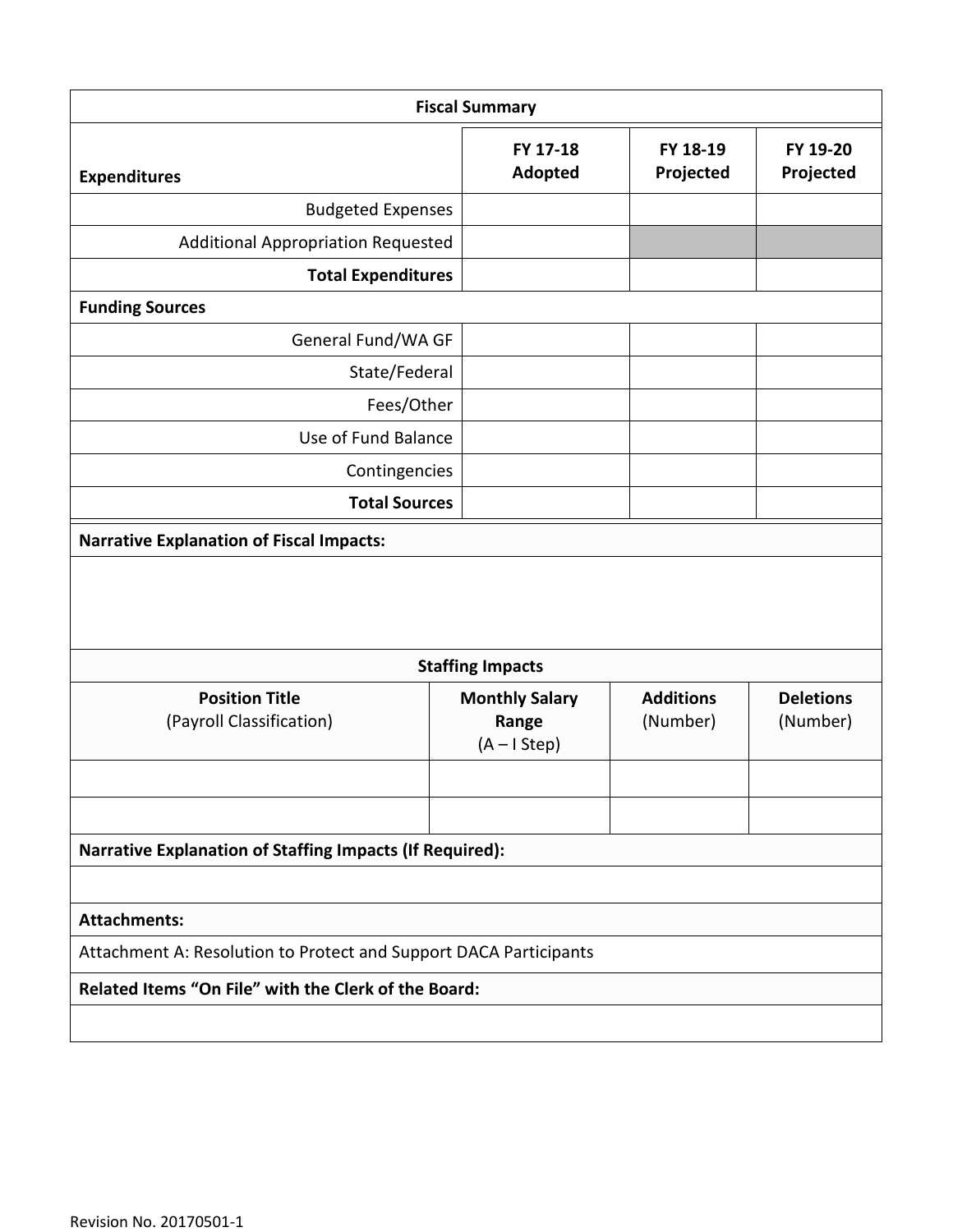

## County of Sonoma State of California

Date: September 12, 2017

Item Number: Resolution Number:

 $\Box$  4/5 Vote Required

## **Resolution Of The Board Of Supervisors Of The County Of Sonoma, State Of California, Affirming The County's Support For Deferred Action For Childhood Arrivals (DACA) Participants**

**Whereas,** the County of Sonoma ("County") is home to persons of diverse racial, ethnic and national backgrounds, including a large immigrant population, and immigrant rights are of great importance to the County; and

**Whereas,** the County has historically supported its residents regardless of immigration status and has a demonstrated commitment to safeguarding the civil rights, safety, and dignity of all County residents; and

**Whereas,** the County Counsel's Unaccompanied Child Deportation Defense Program provides legal representation to unaccompanied minors who have immigrated to the United States to escape violent conditions and are subjected to deportation proceedings; and

**Whereas,** the Board of Supervisors adopted the 2017-2018 Legislative Platform, which specifically sets forth supporting legislative and budgetary efforts to enhance legal protections for undocumented immigrants as an issue for which the County intends to advocate at a State and Federal level; and

**Whereas,** the Board of Supervisors launched the Sonoma County Immigration Initiative, including the establishment of the Secure Families Fund, to provide much-needed support for the County's immigrant communities; and

**Whereas,** the Federal Deferred Action for Childhood Arrivals Program (DACA) was established to protect young, undocumented immigrants who came to the United States as children from deportation, and to provide them with authorization to work in the United States; and

**Whereas,** to be eligible for DACA, an individual must have been brought to this country as a minor, must demonstrate lawful conduct, and must have continued to pursue an education; and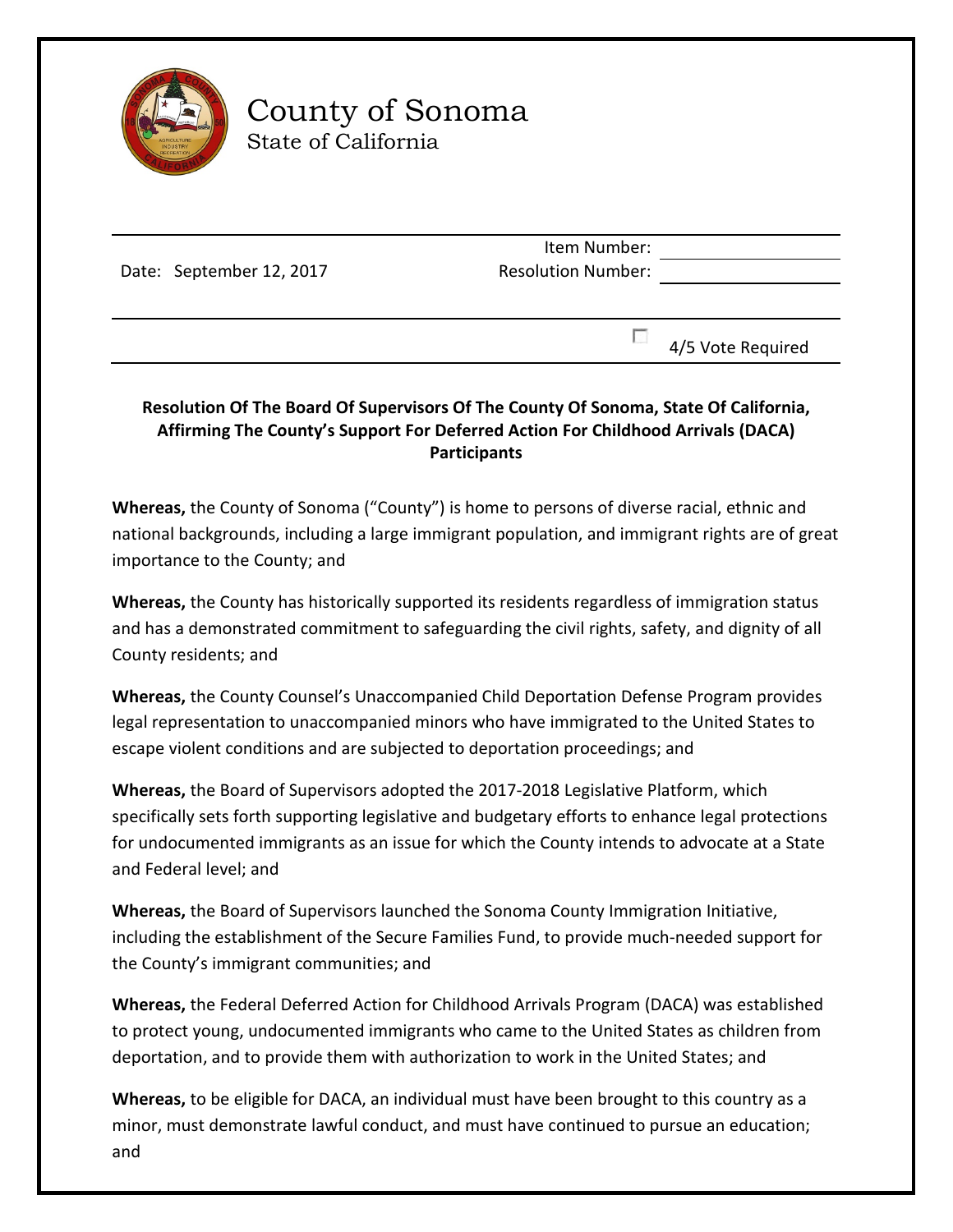Resolution # Date: Page 2

**Whereas,** DACA participants are not a threat to public safety, and are a vital component of our County's current and future economic, cultural, and intellectual success; and

**Whereas,** on September 5, 2017, Acting Secretary of Homeland Security Elaine Duke issued a memorandum rescinding DACA and delineating a plan to phase the program out over the next six months; and

**Whereas,** rescinding and phasing out DACA will negatively affect the approximately 6,000 DACA participants residing across Sonoma County, as well as their families, employers, educators, classmates, and friends; and

**Whereas,** rescission of DACA is one of several recent actions taken by the Trump Administration that incite fear and uncertainty among many communities in Sonoma County, throughout our State, and across the Nation; and

**Whereas,** the Board of Supervisors opposes any federal action that would rescind or alter the DACA program and its much-needed relief; and

**Whereas,** the Board of Supervisors supports immigration reform efforts that would create a legal path to citizenship for DACA recipients;

**Now, Therefore, Be It Resolved** that the Board of Supervisors commits to:

- 1. Continue to provide essential services and support to all County residents who currently participate in DACA or are eligible to participate in DACA; and
- 2. Fund the Secure Families Fund and continue to provide legal services through the Unaccompanied Child Deportation Defense Program; and
- 3. Support State and other efforts to provide protection for DACA participants and immigrant communities more generally throughout Sonoma County, the State of California, and the Nation as a whole; and
- 4. Urge and support our federal representatives to develop and pass comprehensive immigration reform legislation to protect Sonoma County residents from uncertainty related to immigration status.